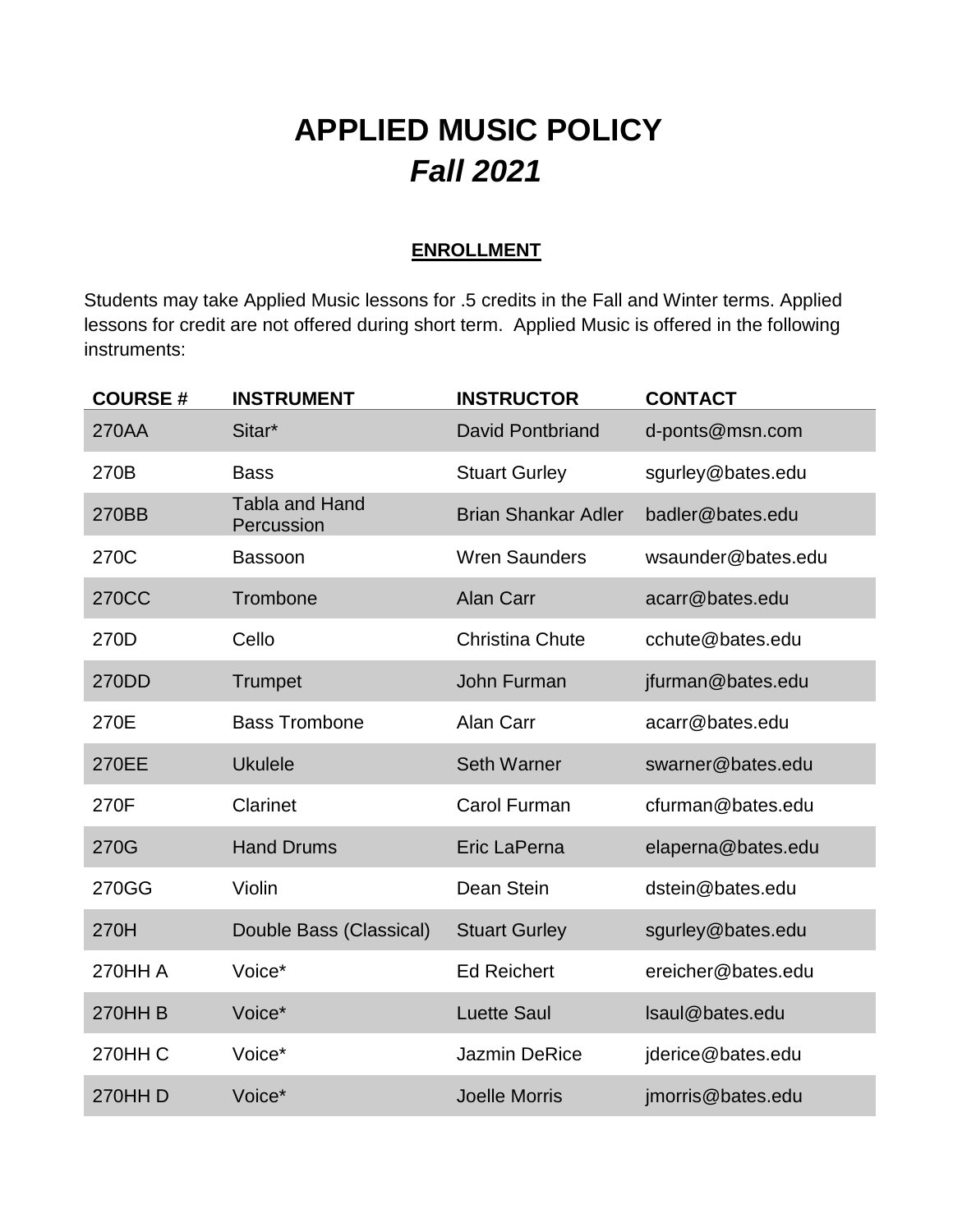| <b>COURSE#</b> | <b>INSTRUMENT</b>                   | <b>INSTRUCTOR</b>          | <b>CONTACT</b>     |
|----------------|-------------------------------------|----------------------------|--------------------|
| <b>2701</b>    | Drum Set                            | <b>Brian Shankar Adler</b> | badler@bates.edu   |
| 270J           | Euphonium                           | <b>Alan Carr</b>           | acarr@bates.edu    |
| 270JJ          | <b>Arabic Nay</b>                   | Maria Wagner               | mwagner2@bates.edu |
| 270K           | <b>Flute</b>                        | <b>Krysia Tripp</b>        | ktripp@bates.edu   |
| 270KK          | <b>Orchestral Percussion</b>        | <b>Greg Simonds</b>        | gsimonds@bates.edu |
| 270M           | <b>French Horn</b>                  | <b>Margery Landis</b>      | mlandis@bates.edu  |
| 270N           | Mandolin                            | <b>Seth Warner</b>         | swarner@bates.edu  |
| 270Q           | Lute                                | <b>Seth Warner</b>         | swarner@bates.edu  |
| 270R A         | <b>Classical Guitar</b>             | <b>Seth Warner</b>         | swarner@bates.edu  |
| 270RB          | <b>Classical Guitar</b>             | Ken Labrecque              | klabrecq@bates.edu |
| 270S           | <b>Jazz Guitar</b>                  | Ken Labrecque              | klabrecq@bates.edu |
| 270T           | <b>Middle Eastern</b><br>Percussion | Eric LaPerna               | elaperna@bates.edu |
| 270U           | Oboe                                | Kathleen McNerney          | kmcnerne@bates.edu |
| <b>270V</b>    | Organ                               | <b>Scott Vaillancourt</b>  | svaillan@bates.edu |
| 270W           | <b>Oud (Middle Eastern</b><br>Lute) | Eric LaPerna               | elaperna@bates.edu |
| 270XA          | Classical Piano*                    | <b>Chiharu Naruse</b>      | cnaruse@bates.edu  |
| 270XB          | Classical Piano*                    | <b>Bridget Convey</b>      | bconvey@bates.edu  |
| 270XX          | Collaborative Piano*                | <b>Chiharu Naruse</b>      | cnaruse@bates.edu  |
| 270Y A         | Jazz Piano                          | <b>Michael Beling</b>      | mbeling@bates.edu  |
| 270YB          | <b>Jazz Piano</b>                   | <b>Chris Klaxton</b>       | klaxto@hotmail.com |
| 270YC          | Jazz Piano                          | <b>Stuart Gurley</b>       | sgurley@bates.edu  |
| 270Z           | Saxophone                           | <b>Titus Abbott</b>        | tabbott@bates.edu  |

\* Requires instructor permission. Letters A/B/C/D denotes multiple sections.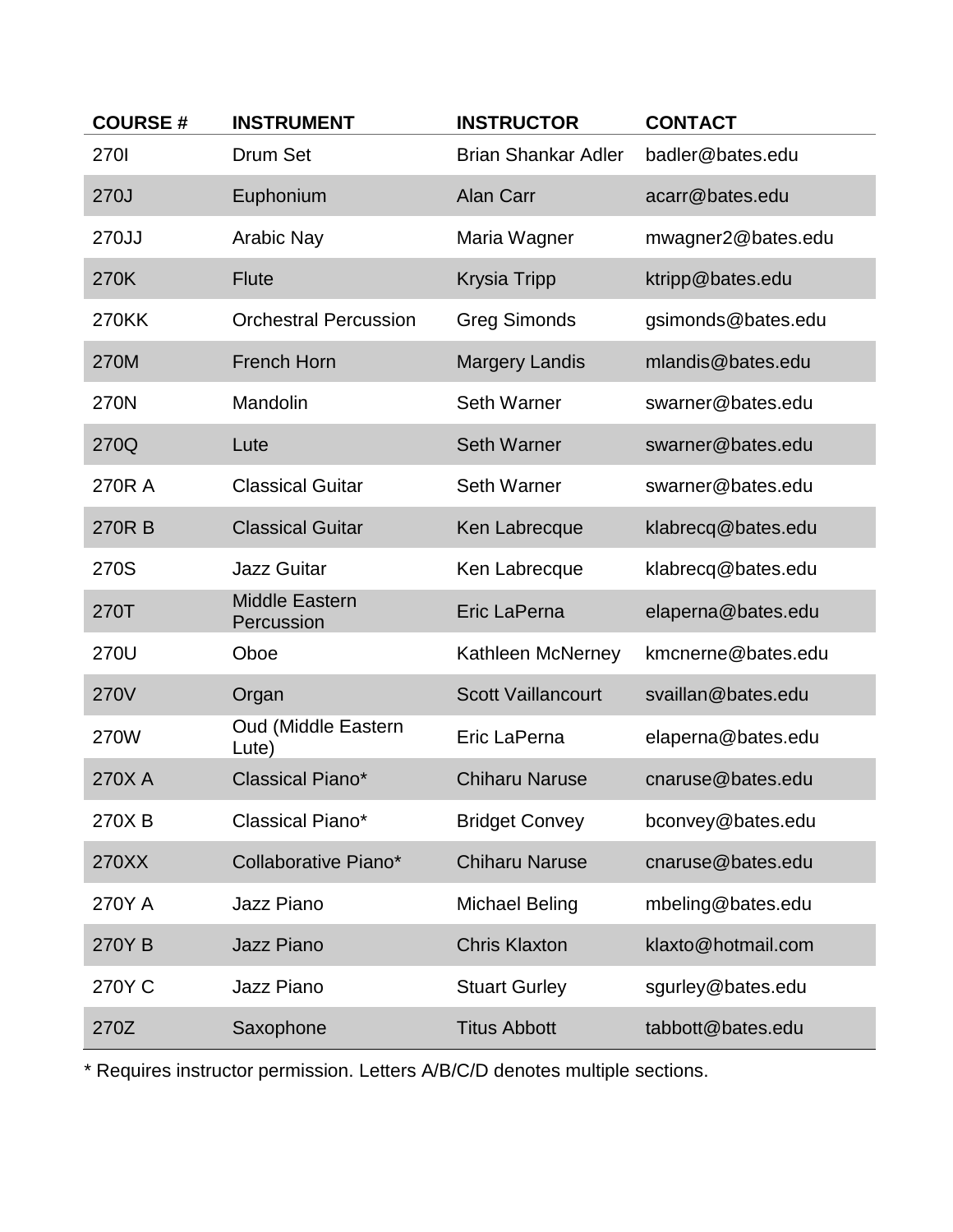### **HOW TO REGISTER FOR LESSONS**

Enrolling in Applied Music Lessons is a 3-step process:

- 1) Contact your desired Applied Music instructor to schedule your lessons, using the contact information listed above. Enrollment is limited based on instructor availability.
- 2) Register on Garnet Gateway according to the course number listed above.
	- a. Courses with an asterisk require instructor permission. Students must contact their instructor (see above) for permission before registering. Instructor permission does not automatically enroll a student in the course. Once permission is granted, students will still need to register on Garnet Gateway.
	- b. **Beginning August 31st , all students will need instructor permission before registering**. Once permission is granted, students will still need to register on Garnet Gateway. After September 14, 2021 students will be subject to a late fee.
	- c. For assistance registering, please contact Liz Petley [\(epetley@bates.edu\)](mailto:epetley@bates.edu).
- 3) Submit a signed copy of the Applied Music Policy (this form) to your instructor.

# **FEES**

The fee for applied music lessons is **\$550 per semester**, for eleven 45-minute lessons. The College contributes the remainder of the cost for each student. Students may withdraw from the course during the normal withdrawal period **but may be subject to a charge** even if they do not complete the course. Students who drop before the last day to add will be charged \$62 per lesson received prior to dropping Applied Music. For example, if you receive two lessons prior to dropping Applied Music, you will be charged \$124 (\$62 x 2). Students who withdraw after the last day to drop will be charged the full \$550. To withdraw from the course, students must **both** drop the course on Garnet Gateway **and** notify Liz Petley [\(epetley@bates.edu\)](mailto:epetley@bates.edu).

# **LAST DAY TO ADD: September 14, 2021**

If you add after this date, you will be subject to a late fee.

# **LAST DAY TO DROP: October 22, 2020**

If you drop the course after this date, you will be charged the full \$550. If you drop before this date, you will be charged \$62 per lesson taken.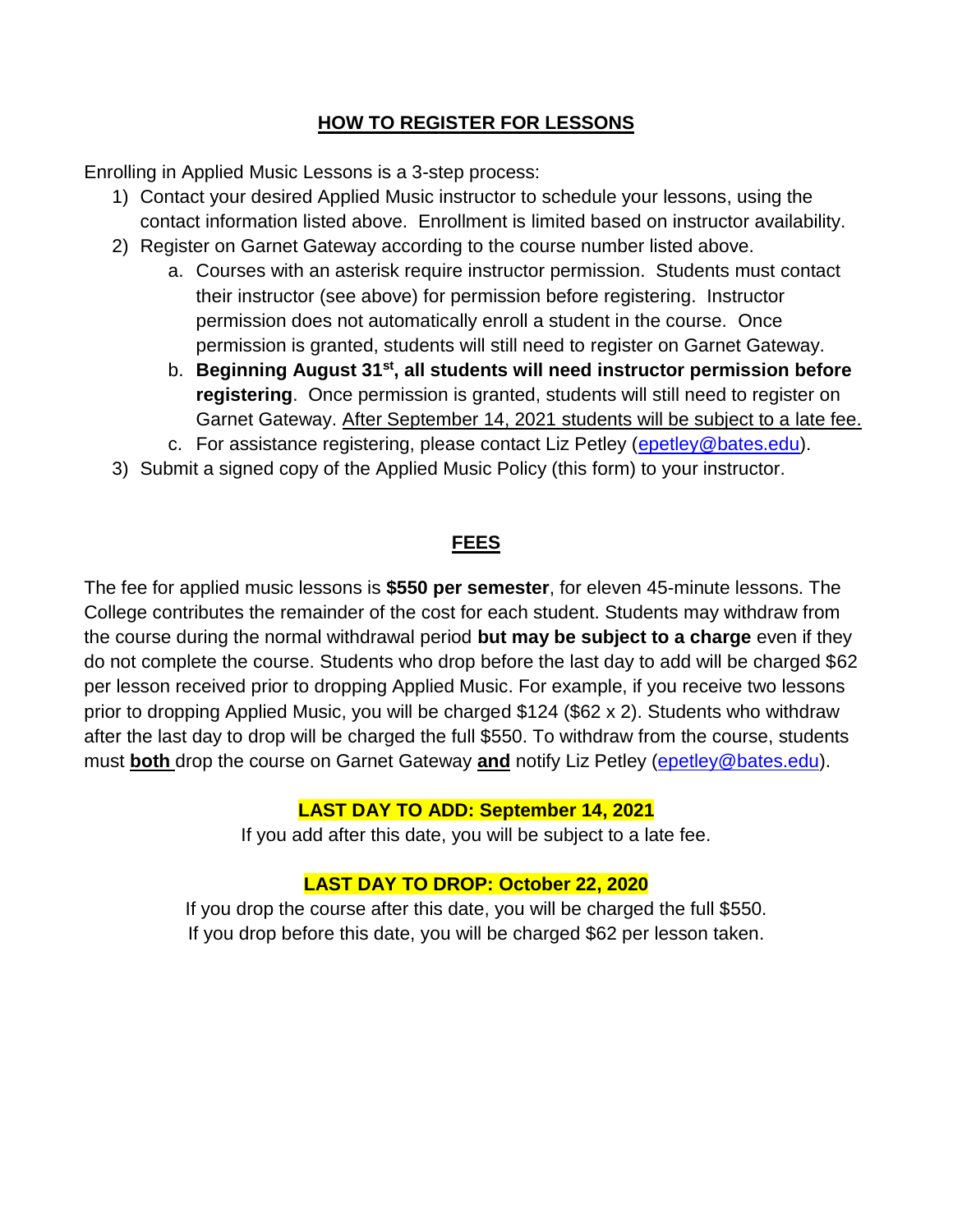# **LESSON ATTENDANCE**

Students are expected to attend all lessons. You are expected to give your Applied Music instructor advance notice if you are unable to attend your lesson due to sickness or an emergency. If a sickness or an emergency occurs on the day of your lesson and you cannot reach your instructor, you should contact the Olin Operations Supervisor Alexandra Hood as soon as possible at (207) 786-6135. Failure to notify your instructor or Alexandra will result in an unexcused absence. Make up lessons are up to the discretion of the instructor. Unexcused absences may result in receiving a lower grade. **More than three unexcused absences will result in a failing grade**.

# **CONCERT ATTENDANCE REQUIREMENT**

Students who take Applied Music lessons must attend at least **three concerts** during the term. This co-requisite comprises **15%** of the applied music grade.

Any concert presented by the Music Department or the Olin Concert Series will satisfy this requirement. To guarantee a seat at any concert, please reserve a ticket ahead of time at [batesconcerts.eventbrite.com.](file://///china/Departments/Music/Share/Applied%20Music/Winter%202020/batesconcerts.eventbrite.com) To receive credit for attendance, you must turn in your Bates ID card during the concert. It will be available for pick up immediately following the performance.

Non-Bates concerts may count toward the concert requirement with approval from your teacher. The applied music teacher must email Liz Petley [\(epetley@bates.edu\)](mailto:epetley@bates.edu) with the approved concert information. The student must then write a half page summary (12pt, Times New Roman, double spaced) that includes the following:

- 1) a copy of the program
- 2) why you decided to attend the concert
- 3) how it relates to your applied music study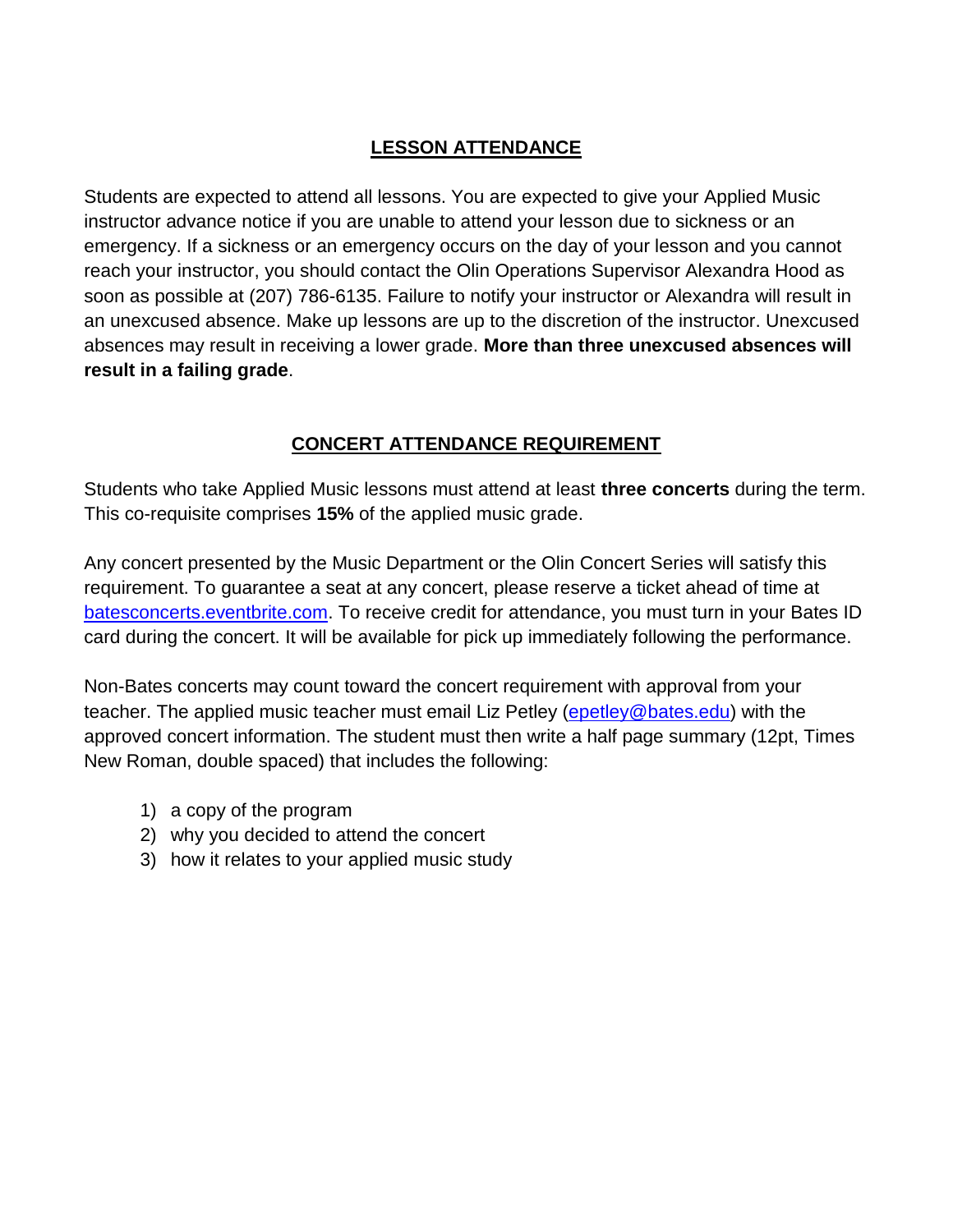#### **JURIES**

Every student enrolled in Applied Music is required to perform a jury at the end of the term. Juries are typically scheduled on the Monday of exam week for both fall and winter semesters. Students who perform a recital or other major solo performance **and** demonstrate progress in their applied music lessons may be excused from the jury. A jury exemption form must be signed by your Applied Music instructor and submitted to Alexandra Hood in Olin 205.

Students will present a list of all music studied during the year and will be prepared to perform for approximately ten minutes. Performance from memory (no music) is encouraged. Students are expected to discuss the music performed: its composer and history, its form and style, and the interpretative decisions they have made.

When the music requires accompaniment, the Department will not hear a jury without it. Students should contact Collaborative Pianist Chiharu Naruse [\(cnaruse@bates.edu\)](mailto:cnaruse@bates.edu) to arrange accompaniment and rehearsals. They should arrange to perform with Chiharu as soon as they begin to work on pieces, long before their juries.

Applied Music instructors are encouraged, whenever possible, to attend their students' juries.

#### **STANDARDS FOR GRADING**

Regular practice is required. Expectations from instructors can vary**. It is your responsibility to clarify any questions regarding practice and grading.** Once a grade is assigned, it cannot be changed. Grades are assigned by the Applied Music instructor and reflect a balance of improvement, competence, and the concert and lesson attendance requirements outlined above.

If you have any questions about Applied Music lessons, please contact Liz Petley, Administrative Manager of Applied Music at [epetley@bates.edu](mailto:epetley@bates.edu) or (207) 786-8212.